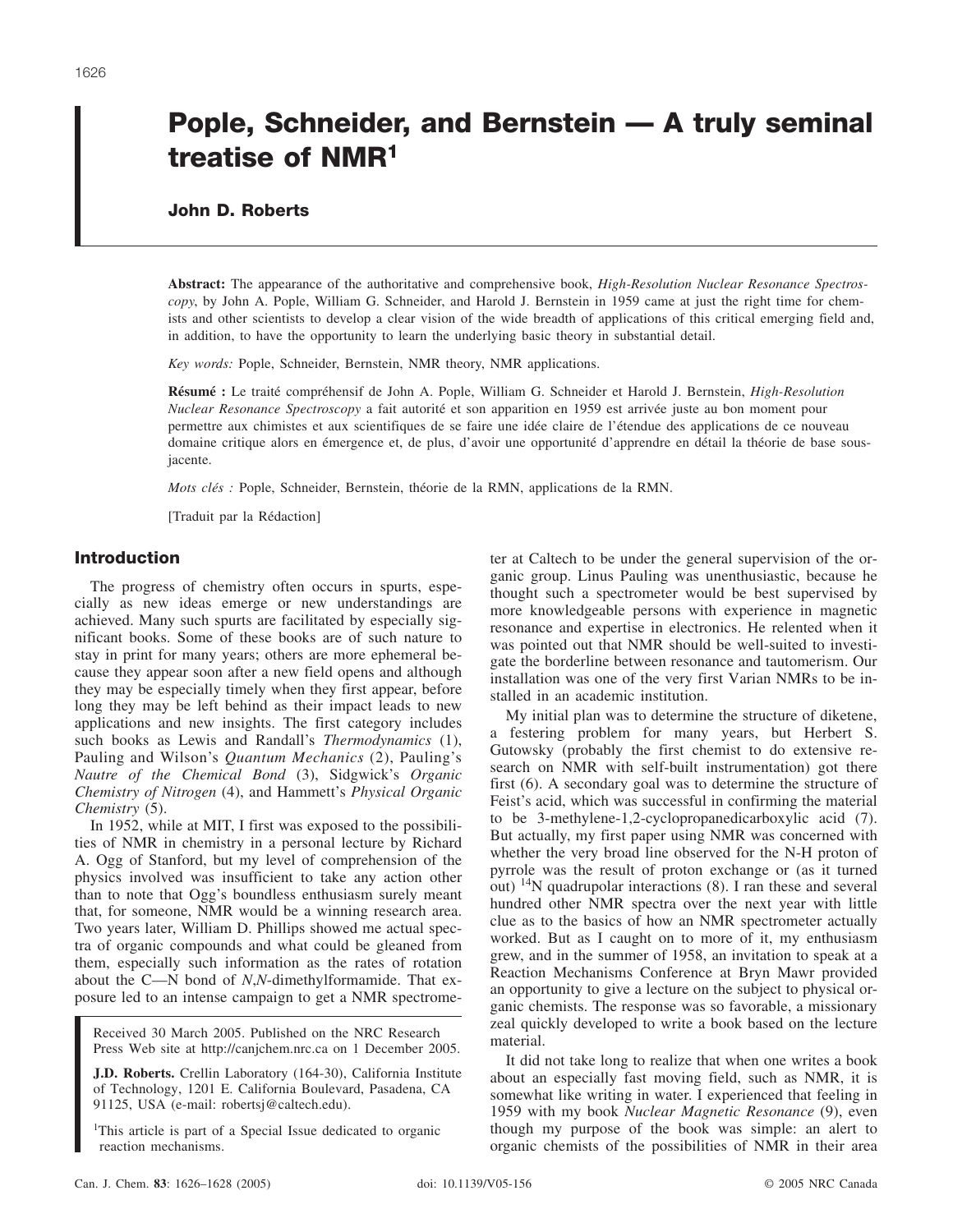**Fig. 1.** (*a*) John A. Pople (10/31/1925 – 3/15/2004) was born in Somerset, UK, showed strong mathematical skills at a very early age, received a Ph.D. in mathematics at Cambridge in 1948, started in NMR in 1955, worked two summers at NRC in Ottawa with Schneider and Bernstein. His later interests were in quantum theory of molecular properties, he was knighted in 2003 and awarded the Nobel Prize in Chemistry in 1998. (Photo taken in the 1950s.) (*b*) William G. Schneider (6/1/1915 –) was born in Saskatchewan, took B.Sc. and M.S. at the University of Saskatchewan, received a Ph.D. in physical chemistry at McGill in 1941, worked as a postdoctoral fellow at Harvard (1941–1943), vice president and president (1965–1980) of the Pure Chemistry Division at NRC (1943–1980), and he was awarded the Order of Canada in 1977. (Photo taken in the 1950s from the NRC Archives.) (*c*) Harold J. Bernstein (8/26/1914 – 12/14/84) was born in Toronto and had his advanced education at the University of Toronto culminating with a Ph.D. in physical chemistry in 1938, postdoctoral scholar in Copenhagen (1938–1940), worked with NRC in chemistry from 1946 to his retirement in 1981. Following the publication of PSB, he gradually moved to research in Raman spectroscopy. (Photo taken in 1967 from the NRC Archives.)



and a hope of imparting simple general ideas of how it worked — at least at the level I knew it then. This book did, however, achieve two distinctions: (*a*) being the first advanced chemistry monograph with four-color illustrations, and (*b*) being the first book to publish the now ubiquitous problems in which students are given a NMR spectrum and an empirical formula and asked to deduce the molecular structure.

But the fact is that I was thoroughly upstaged shortly after publication, when still in 1959, a very different NMR book appeared on the scene, entitled *High-resolution Nuclear Magnetic Resonance* by John A. Pople, William G. Schneider, and Harold J. Bernstein (10). This book was itself to a degree ephemeral because of rapid experimental development of the field, but it still achieved a longer-term impact than otherwise might have been expected through its authoritative discussions of the basic theory of NMR, chemical shifts, spin–spin splitting, relaxation, and rate effects. One would presume that much of the theoretical part was written by John A. Pople, well-known for his work on applications of quantum mechanics to chemistry, who was then at the National Physical Laboratory at Teddington, UK. The extensive information on chemical applications was surely largely the work of William G. Schneider and Harold J. Bernstein at the National Research Council Canada (NRC) in Ottawa. The cooperative effort of the three authors says much for the acumen of NRC in getting into new areas of great promise.

The book by Pople, Schneider, and Bernstein (PSB, Fig. 1) was monumental. It was comprehensive and covered a wide range of applications using a wide range of NMR- active nuclei. At the same time, it supplied very authoritative, but not always user-friendly, theory for organic chemists. Many of those applications involved studies made by the authors at NRC. These included excellent and substantial work on the analysis of the shifts and couplings in a variety of organic heterocyclic compounds, such as pyridine, lutidine, quinoline, and isoquinoline, as well as substituted cyclohexanes. Hydrogen bonding was studied in considerable detail by changes in the chemical shifts of the acidic protons of carboxylic acids, as a function of concentration mostly in non-polar aprotic solvents. Related research was reported on the substantial changes in the proton shift of chloroform dissolved in aromatic solvents. Other important work involved changes in the relative keto–enol concentrations as a function of solvent.

Having already had some experience in organic chemical applications, I was especially interested in PSB's account of the theory of spin–spin splitting and how to extract spin– spin couplings from non-first-order spectra. When I wrote my NMR book, I was at the level of the dogma on shifts and spin–spin couplings that is taught in most elementary organic courses today. One of the principal tenets of the dogma relating to shifts was that electronegative substituents caused downfield proton shifts. Other tenets for spin–spin splitting included the notion that protons with the same chemical shift do not split one another (but not why), the *n*+1 rule for predicting proton–proton splittings, and also that proton–proton couplings are normally not significant when the protons are separated by more than three bonds. However, I did mention in my book the seemingly anoma